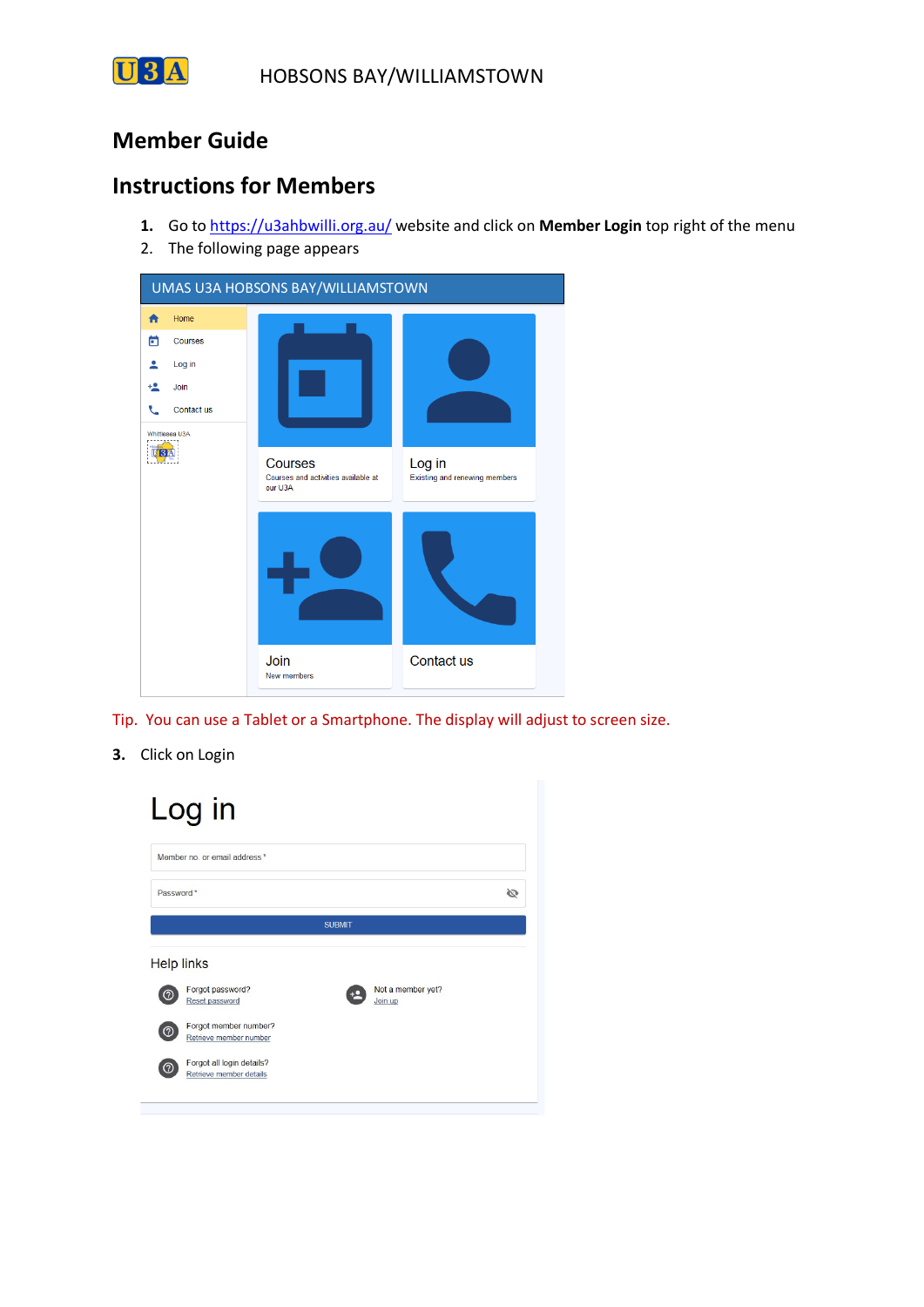

**4.** Login using Member No (or email address) and Password.

Tip. If you are sharing a device with a family member and autofill is on you will have to over-ride.

After successful login you will see My Membership details (incomplete screen shown)

| My Membership                                                                                                                                                                                           |                    |  |  |  |  |  |  |
|---------------------------------------------------------------------------------------------------------------------------------------------------------------------------------------------------------|--------------------|--|--|--|--|--|--|
| To update your details, simply edit the form below, and then click the SAVE button at the bottom of the<br>form. You can also change your   PASSWORD   and view your enrolments, invoices and absences. |                    |  |  |  |  |  |  |
| Member Number                                                                                                                                                                                           | Member Type        |  |  |  |  |  |  |
| 17147                                                                                                                                                                                                   | <b>Full Member</b> |  |  |  |  |  |  |
| Members hip Active                                                                                                                                                                                      | Members hip Expiry |  |  |  |  |  |  |
| <b>No</b>                                                                                                                                                                                               | 28 Feb 2019        |  |  |  |  |  |  |
| First name * -                                                                                                                                                                                          | Surname* -         |  |  |  |  |  |  |
| Manny                                                                                                                                                                                                   | <b>TEST</b>        |  |  |  |  |  |  |
| Preferred name                                                                                                                                                                                          |                    |  |  |  |  |  |  |
| $Street^*$ -                                                                                                                                                                                            |                    |  |  |  |  |  |  |
| 2060 My Road                                                                                                                                                                                            |                    |  |  |  |  |  |  |
| $Suburb^*$ –                                                                                                                                                                                            | Postcode *-        |  |  |  |  |  |  |
| LALOR                                                                                                                                                                                                   | 3075               |  |  |  |  |  |  |
| State $^*$ $-$                                                                                                                                                                                          |                    |  |  |  |  |  |  |
| <b>VIC</b>                                                                                                                                                                                              |                    |  |  |  |  |  |  |

Tip. Check your Membership Details are correct.

5. Click on Courses in the Menu on the left

Tips: Courses are arranged in block of 20 Courses

Tip Use the arrows at the top  $\lt$   $>$  to move between blocks of courses

**Filter** allows you to narrow the selection

Filter aids in navigating the course offerings. Note the defaults are shown above but you can adjust the filter and click **Apply Changes**. The selection below is a portion of courses using Category "Online" sorted by Day of the Week.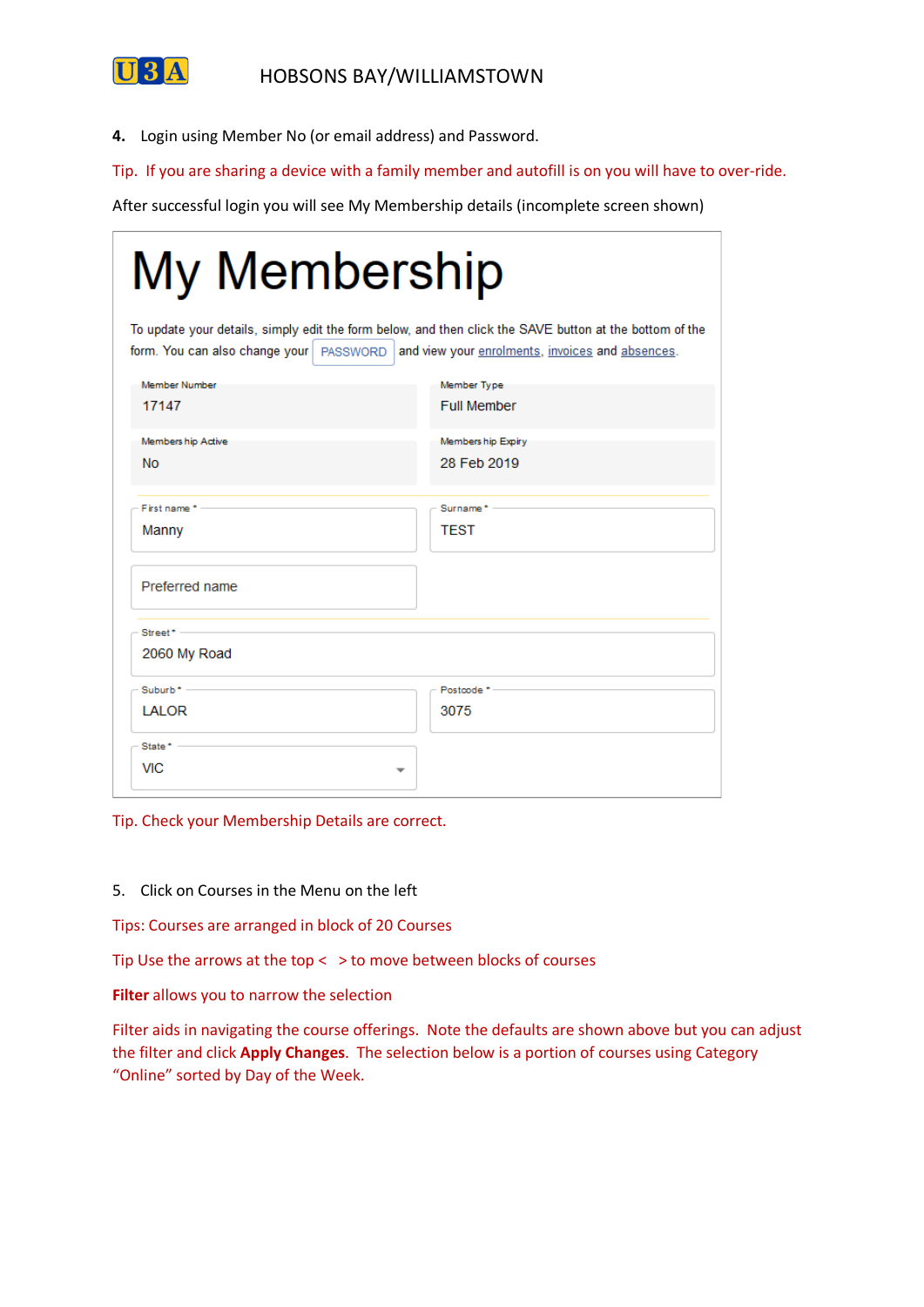

| <b>Course Display Settings</b>                                   |                                                                                       |  |  |  |  |
|------------------------------------------------------------------|---------------------------------------------------------------------------------------|--|--|--|--|
| <b>Show Timespan</b><br>Current timetable $\sim$                 | <b>Show Categories</b><br><b>UNTICK ALL</b><br><b>TICK ALL</b>                        |  |  |  |  |
| <b>Exclude</b><br><b>Finished courses</b><br><b>Full courses</b> | <b>ART: Art activities</b><br><b>BUS TRIP: Bus trip</b><br><b>COMPUTER: Computing</b> |  |  |  |  |
| Closed courses                                                   | <b>CRAFT: Craft</b>                                                                   |  |  |  |  |
| Sort By<br>Day of week $\sim$                                    | <b>CULTURAL: Multicultural</b><br>activities-information<br><b>DANCE: Dancing</b>     |  |  |  |  |
| Then By<br>Course code -                                         | <b>Email:</b> Remote classes<br>offered online<br><b>EXERCISE: Exercise</b>           |  |  |  |  |
|                                                                  | <b>GAMES</b> Games                                                                    |  |  |  |  |

- 6. Course Selection If you are interested in a Course click on that Course
- 7. To select this click on ADD TO CART
- 8. If you are re-enrolling or enrolling for the first time the Cart will show 2 items as the Subscriprion will be included in the Cart

| Timetable       | <b>None</b>                                           |             |              |
|-----------------|-------------------------------------------------------|-------------|--------------|
|                 | Day: Wednesday, 12:00 PM - 3:00 PM                    |             |              |
|                 | Dates: 1 Jul 2020 - 29 Oct 2020                       |             |              |
|                 | Next date: 26 Aug 2020                                |             |              |
| Availability    | Accepting enrolments? Yes                             |             |              |
|                 | Capacity: 5, enrolled: 4, available: 1, waitlisted: 0 |             |              |
| <b>Full Fee</b> | \$0.00                                                |             |              |
|                 |                                                       |             |              |
|                 |                                                       | ADD TO CART | <b>CLOSE</b> |
|                 |                                                       |             |              |

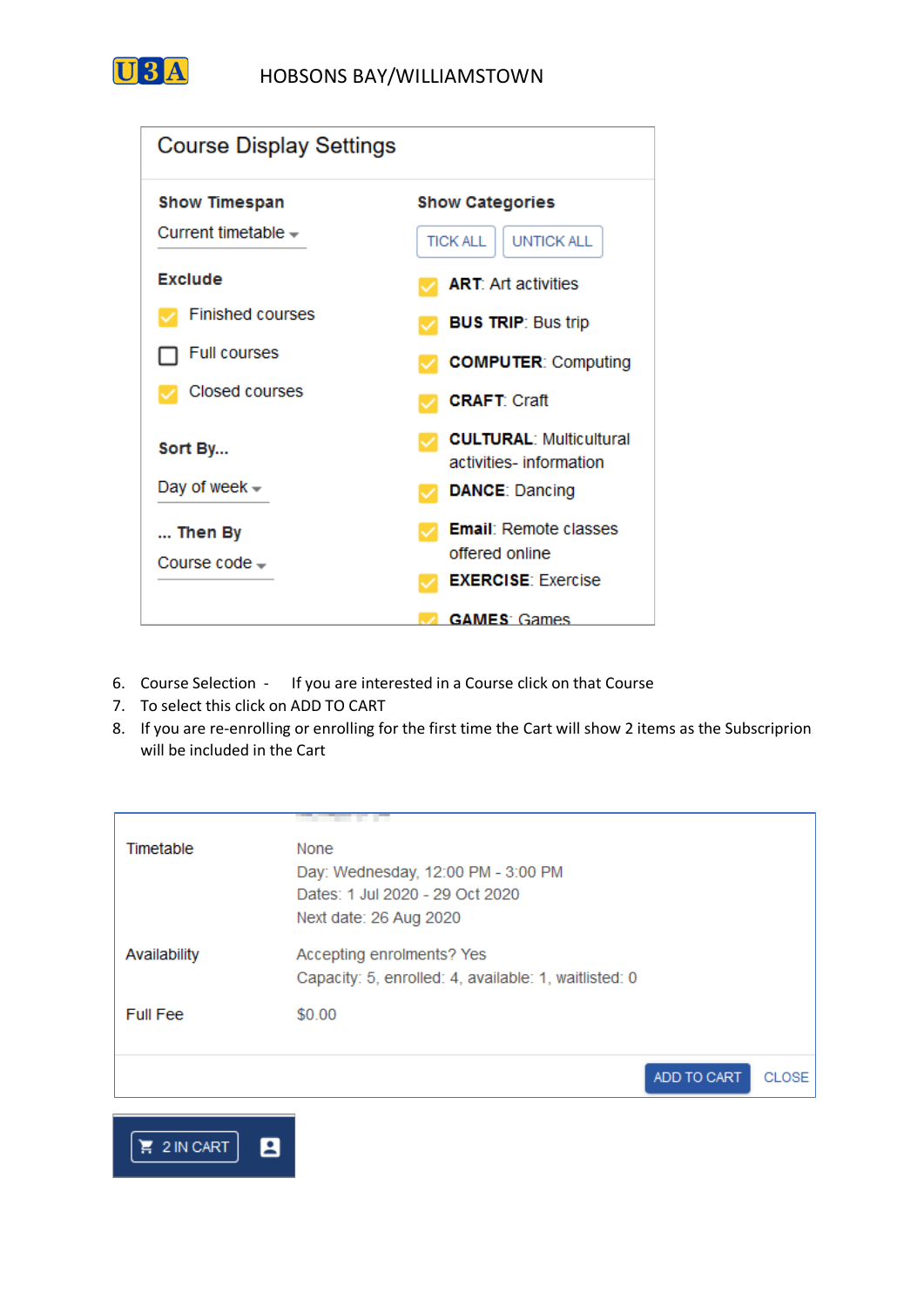

9. Click on Cart. The selected course/s will be shown as well as the Subscription Fee (note the fee may change from year to year. If you made an error selecting the course you can remove it and reselect from the Courses menu

| Cart                                                                                                                     |         |                          |               |               |         |  |  |  |
|--------------------------------------------------------------------------------------------------------------------------|---------|--------------------------|---------------|---------------|---------|--|--|--|
| You do not have a current membership: A membership subscription will be<br>automatically added to your cart if required. |         |                          |               |               |         |  |  |  |
|                                                                                                                          | Code    | Name                     | Start<br>date | <b>Status</b> | Fee     |  |  |  |
|                                                                                                                          | 20ZZZ14 | Office Use Only          | 1 Jul<br>2020 | OK            | \$0.00  |  |  |  |
|                                                                                                                          | 20SUBS  | Subscription for<br>2020 | 1 Jan<br>2020 | OK            | \$30.00 |  |  |  |
|                                                                                                                          |         |                          |               | <b>Total</b>  | \$30.00 |  |  |  |
| <b>CHECKOUT</b><br><b>CLEAR CART</b><br><b>CLOSE</b>                                                                     |         |                          |               |               |         |  |  |  |

10. Click on Checkout. You need to tick the box agreeing to Terms and Conditions before checking out. Terms and conditions can be found on the Website.



11. Once you have ticked the "I agree to the Membership Terms and Conditions, click Checkout and the Invoice will appear.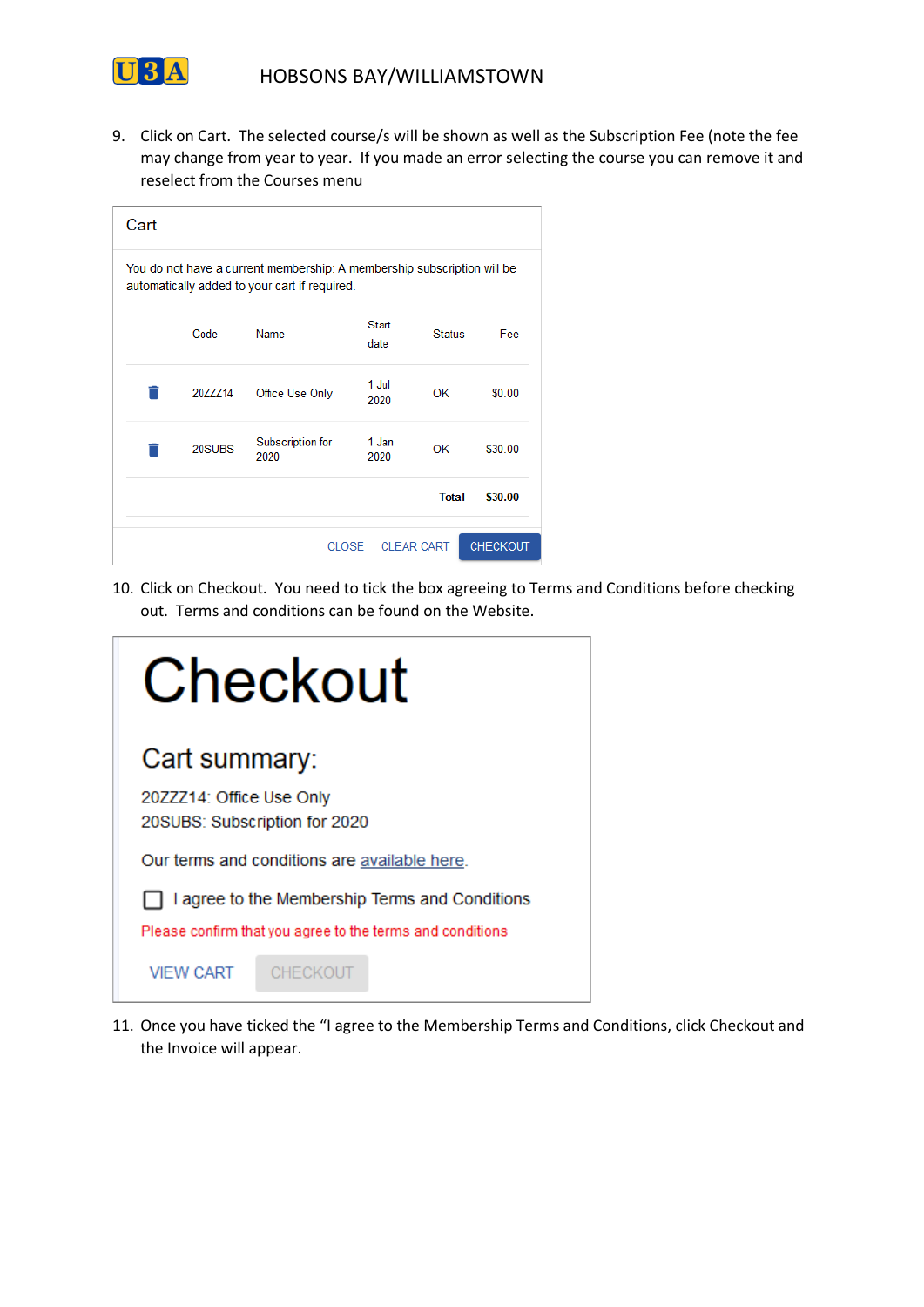

# **Check Out**

Check Out Success

Total Due \$40

Available payment methos are shown at the bottom of the Invoice

# **Invoice**

Tip: Payment options available are shown on the Invoice. The other options require payment to be made via bank transfer, cheque

12. Note, you will not be an Active Member till payment is received and your Member Details are updated.